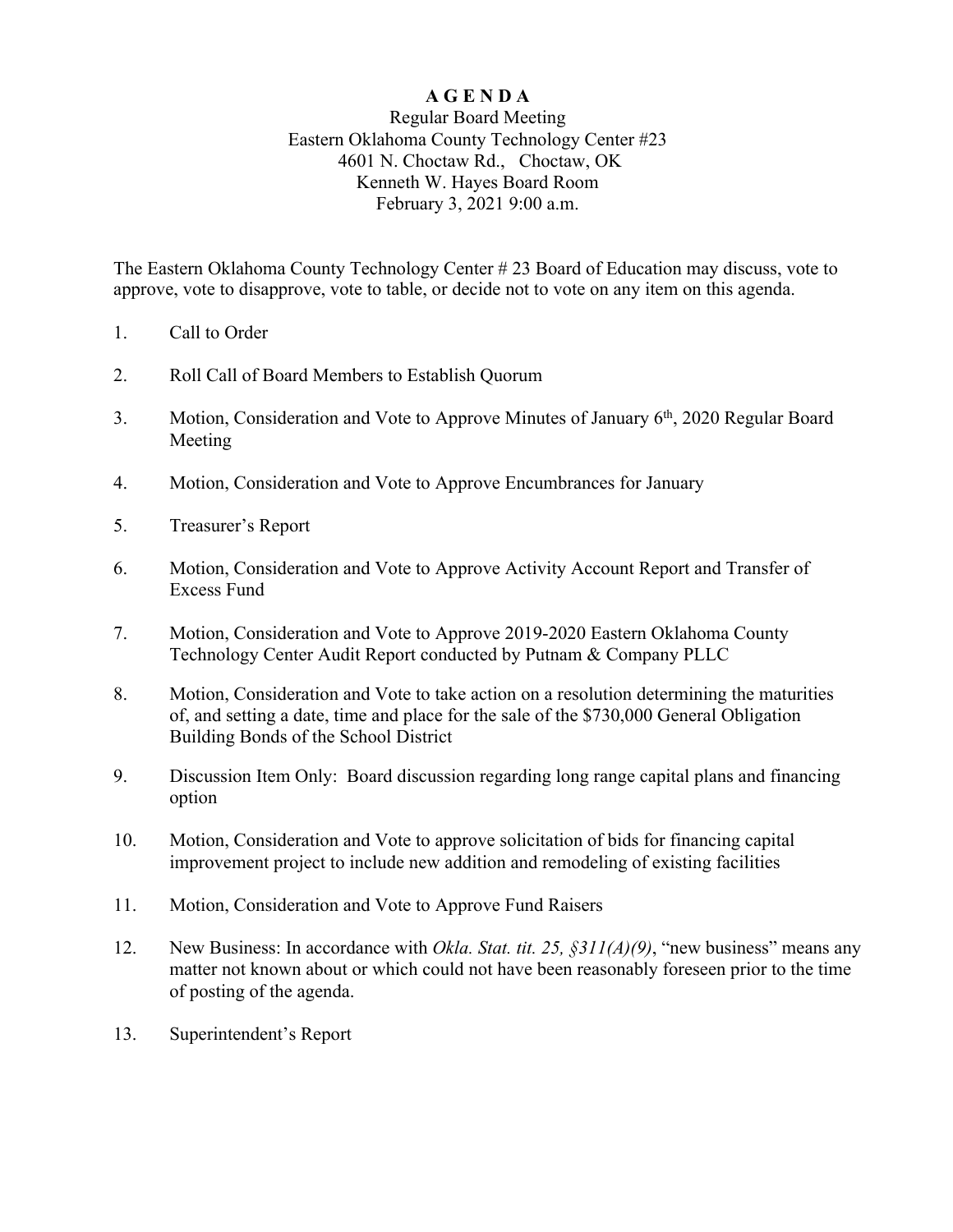Agenda February 3, 2021 Page 2

Proposed Executive Session to discuss the employment of individual salaried and hourly public employees. Executive Session Authority: *Okla. Stat. tit. 25, §§307(B)(1), (3), and (7)*. The following items are proposed for discussion during the Executive Session:

- a. Employments as listed on Personnel Report Attachment A
- b. Re-Employments of Coordinators & Specialists for School Year 2021-2022 as listed on Personnel Report Attachment A
- c. Resignations as listed on Personnel Report
- 14. Motion and Vote to Convene in Executive Session
- 15. Motion and Vote to Return to Open Session
- 16. Board President's Statement of Executive Session Minutes
- 17. Motion, consideration and vote to approve, disapprove or table the following:
	- a. Employments as listed on Personnel Report Attachment A
	- b. Re-Employments of Coordinators & Specialists for School Year 2021-2022 as listed on Personnel Report Attachment A
	- c. Resignations as listed on Personnel Report Attachment A
- 18. Board Comments
- 19. Motion and Vote to Adjourn

| Date Posted:<br>Time Posted: | Posted By: |  |
|------------------------------|------------|--|
|                              |            |  |
|                              |            |  |
| Place Posted:                |            |  |
| Signed:                      |            |  |

The next Regular meeting of the Board is:

**Wednesday, March 3, 2021 9:00 a.m. Kenneth W. Hayes Board Room**